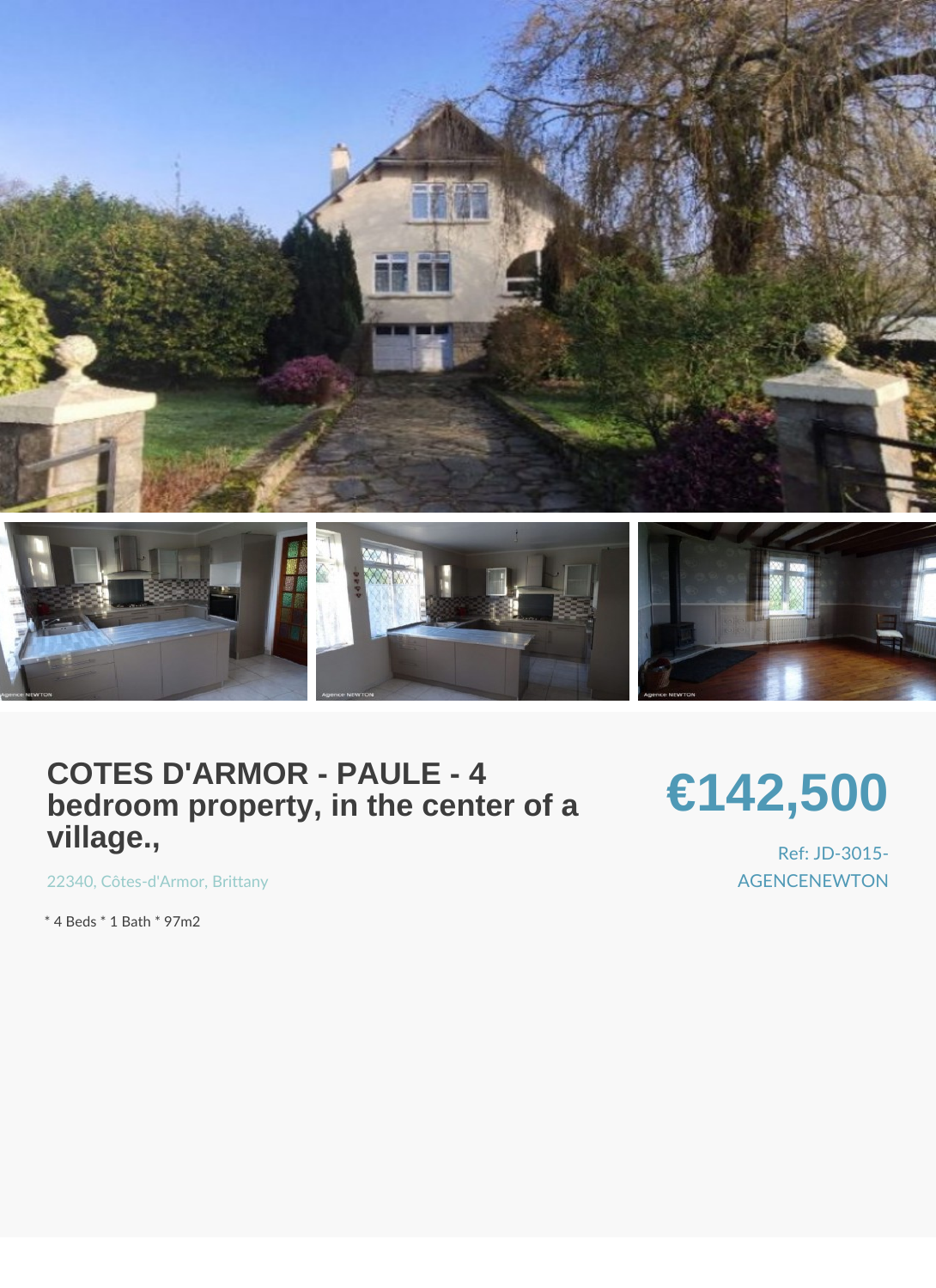An imposing village house with 586m2 of garden and small stone building with its own access at the back of the garden. The property is in the small village of Paule, which has a bakery, bar/tac and a shop, the larger towns of Carhaix and Rostrenen are only a 15 minutes' drive away. This 4 bed house has plenty of charm with its imposing entry staircase to the front porch. There is a large garage, utility and 4 large rooms at the back of the property which have their own entrances and could be easily converted into further living accommodation (subject to planning permission). The rooms are all a good size, with large windows and high ceilings.Access to the garage and utility is possible via the hall. There is a fuel fired central heating system with radiators throughout, there is a wood burner and the property is on mains drainage.The property consists of on the first floor a fully equipped kitchen, WC and hand basin, lounge with a wood burner, bedroom/study

**Telephone:** +44 (0) 1225 463752 **Email:** info@francemedia.com FranceMediaLtd, Cambridge House,Henry Street, Bath, BA11JS, United Kingdom

## French Entrée